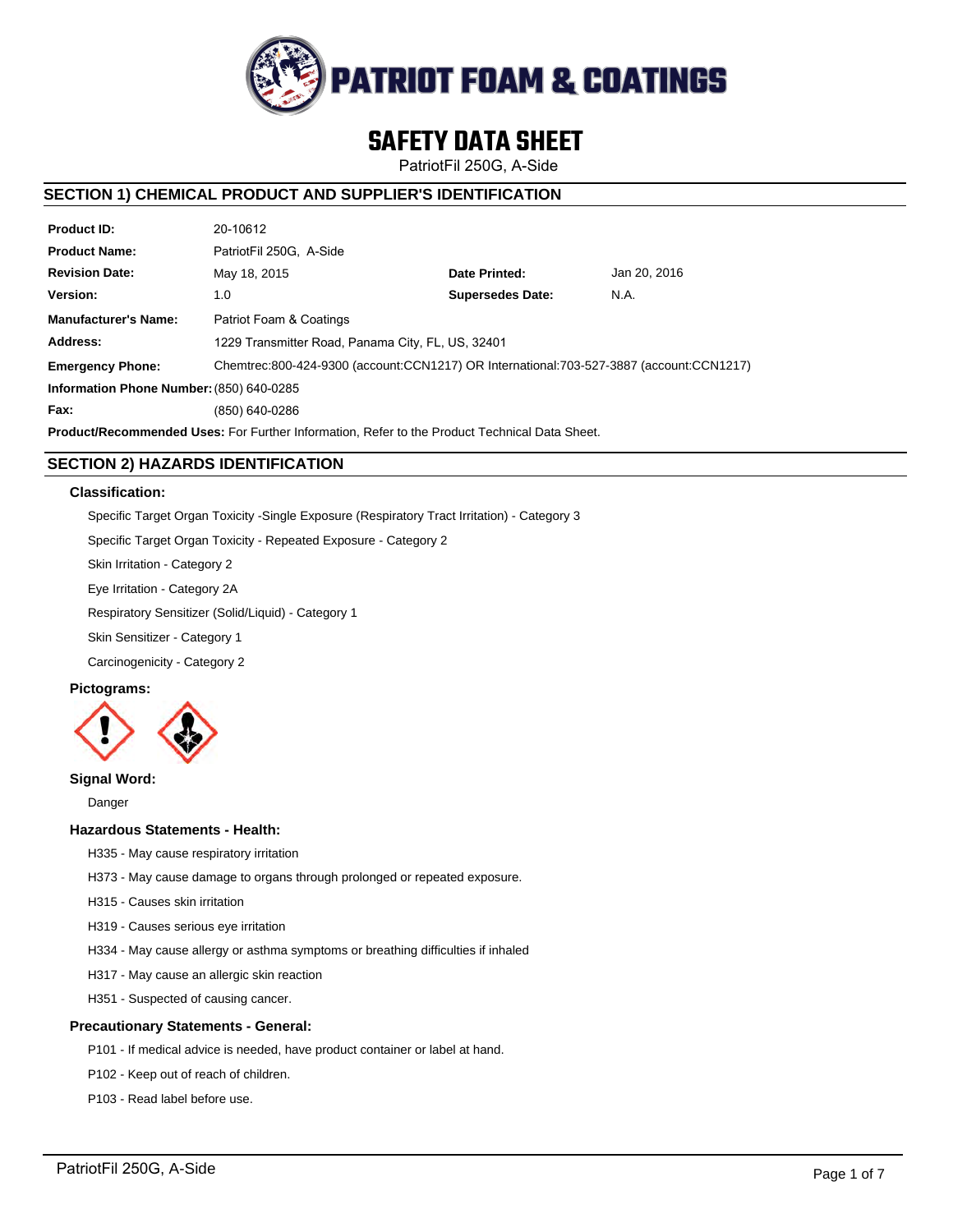## **Precautionary Statements - Prevention:**

- P261 Avoid breathing dust/fume/gas/mist/vapors/spray.
- P271 Use only outdoors or in a well-ventilated area.
- P233 Keep container tightly closed.
- P260 Do not breathe dust/fume/gas/mist/vapors/spray.
- P264 Wash thoroughly after handling.
- P280 Wear protective gloves/protective clothing/eye protection/face protection.
- P284 [In case of inadequate ventilation] wear respiratory protection.
- P272 Contaminated work clothing should not be allowed out of the workplace.
- P201 Obtain special instructions before use.
- P202 Do not handle until all safety precautions have been read and understood.

#### **Precautionary Statements - Response:**

P304 + P340 - IF INHALED: Remove person to fresh air and keep comfortable for breathing.

P312 - Call a POISON CENTER/doctor if you feel unwell.

- P314 Get Medical advice/attention if you feel unwell.
- P302 + P352 IF ON SKIN: Wash with plenty of water.
- P321 Specific treatment (see section 4 on this SDS).
- P332 + P313 If skin irritation occurs: Get medical advice/attention.
- P362 + P364 Take off contaminated clothing. And wash it before reuse.
- P305 + P351 + P338 IF IN EYES: Rinse cautiously with water for several minutes. Remove contact lenses, if present and easy to do. Continue rinsing.
- P337 + P313 If eye irritation persists: Get medical advice/attention.
- P342 + P311 If experiencing respiratory symptoms: Call a POISON CENTER/doctor.
- P333 + P313 If skin irritation or a rash occurs: Get medical advice/attention.
- P308 + P313 IF exposed or concerned: Get medical advice/attention.

## **Precautionary Statements - Storage:**

P403 + P405 - Store in a well-ventilated place. Store locked up.

P405 - Store locked up.

## **Precautionary Statements - Disposal:**

P501 - Dispose of contents/ container to an approved waste disposal plant.

# **SECTION 3) COMPOSITION / INFORMATION ON INGREDIENTS**

| <b>CAS</b>   | <b>Chemical Name</b>                | % By Weight |
|--------------|-------------------------------------|-------------|
| 0009016-87-9 | POLYMETHYLENE POLYPHENYL ISOCYANATE | 52% - 96%   |
| 0000101-68-8 | 4.4'-METHYLENEDIPHENYL DIISOCYANATE | 13% - 24%   |

# **SECTION 4) FIRST-AID MEASURES**

#### **Inhalation:**

Remove source of exposure or move person to fresh air and keep comfortable for breathing. If experiencing respiratory symptoms: Call a POISON CENTER/doctor. If breathing is difficult, trained personnel should administer emergency oxygen if advised to do so by the POISON CENTER/doctor.

If exposed/feel unwell/concerned: Call a POISON CENTER/doctor.

Eliminate all ignition sources if safe to do so.

#### **Skin Contact:**

Take off contaminated clothing, shoes and leather goods (e.g. watchbands, belts). Gently blot or brush away excess product. Wash with plenty of lukewarm, gently flowing water for a duration of 15-20 minutes. If skin irritation or rash occurs: Get medical advice/attention. Wash contaminated clothing before re-use or discard.

IF exposed or concerned: Get medical advice/attention.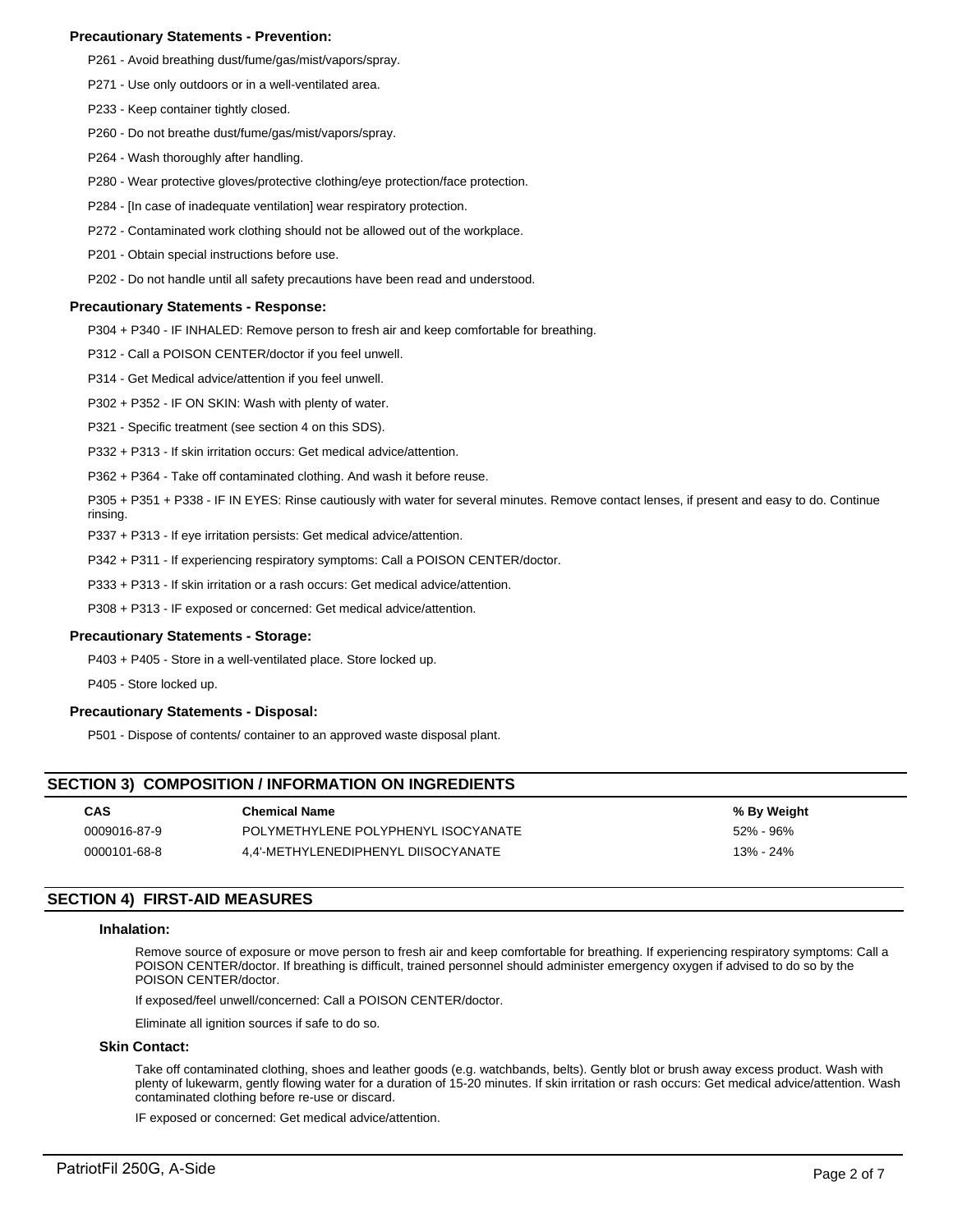#### **Eye Contact:**

Rinse eyes cautiously with lukewarm, gently flowing water for several minutes, while holding the eyelids open. Remove contact lenses, if present and easy to do. Continue rinsing for 15-20 minutes. Take care not to rinse contaminated water into the unaffected eye or onto the face. If eye irritation persists: Get medical advice/attention.

#### **Ingestion:**

Rinse mouth. Do NOT induce vomiting. Give 1 or 2 glasses of milk or water to drink and get medical attention/advice.

IF exposed or concerned: Get medical advice/attention.

# **SECTION 5) FIRE-FIGHTING MEASURES**

#### **Suitable Extinguishing Media:**

Dry chemical, foam, carbon dioxide is recommended. Water spray is recommended to cool or protect exposed materials or structures. Carbon dioxide can displace oxygen. Use caution when applying carbon dioxide in confined spaces. Simultaneous use of foam and water on the same surface is to be avoided as water destroys the foam. Sand or earth may be used for small fires only.

#### **Unsuitable Extinguishing Media:**

If water is used, use very large quantities of cold water. The reaction between water and hot isocyanate may be vigorous.

#### **Specific Hazards in Case of Fire:**

Excessive pressure or temperature may cause explosive rupture of containers.

Water contamination will produce carbon dioxide. Do not reseal contaminated containers as pressure buildup may rupture them.

#### **Fire-fighting Procedures:**

Isolate immediate hazard area and keep unauthorized personnel out. Stop spill/release if it can be done safely. Move undamaged containers from immediate hazard area if it can be done safely. Water spray may be useful in minimizing or dispersing vapors and to protect personnel. Water may be ineffective but can be used to cool containers exposed to heat or flame. Caution should be exercised when using water or foam as frothing may occur, especially if sprayed into containers of hot, burning liquid.

Dispose of fire debris and contaminated extinguishing water in accordance with official regulations.

#### **Special Protective Actions:**

Wear NIOSH approved self-contained breathing apparatus in positive pressure mode with full-face piece. Boots, gloves (neoprene), goggles, and full protective clothing are also required.

Care should always be exercised in dust/mist areas.

# **SECTION 6) ACCIDENTAL RELEASE MEASURES**

#### **Emergency Procedure:**

ELIMINATE all ignition sources (no smoking, flares, sparks or flames in immediate area).

Do not touch or walk through spilled material.

Isolate hazard area and keep unnecessary people away. Remove all possible sources of ignition in the surrounding area. Notify authorities if any exposure to the general public or the environment occurs or is likely to occur.

If spilled material is cleaned up using a regulated solvent, the resulting waste mixture may be regulated.

#### **Recommended Equipment:**

Positive pressure, full-face piece self-contained breathing apparatus(SCBA), or positive pressure supplied air respirator with escape SCBA (NIOSH approved).

#### **Personal Precautions:**

Avoid breathing vapors. Avoid contact with skin, eyes or clothing. Do not touch damaged containers or spilled materials unless wearing appropriate protective clothing.

#### **Environmental Precautions:**

Stop spill/release if it can be done safely. Prevent spilled material from entering sewers, storm drains, other unauthorized drainage systems and natural waterways by using sand, earth, or other appropriate barriers.

# **Methods and Materials for Containment and Cleaning up:**

Cover container, but do not seal, and remove from work area. Prepare a decontamination solution of 2.0% liquid detergent and 3-8% concentrated ammonium hydroxide in water (5-10% sodium carbonate may be substituted for the ammonium hydroxide). Follow the precautions on the supplier's safety data sheets.

Treat the spill area with the decontamination solution, using about 10 parts of the solution for each part of the spill, and allow it to react for at least 15 minutes. Carbon dioxide will be evolved, leaving insoluble polyureas. Residues from spill cleanup, even when treated as described may continue to be regulated under provisions of RCRA and require storage and disposal as hazardous waste.

Slowly stir the isocyanate waste into the decontamination solution described above. Let stand for 48 hours, allowing the evolved carbon dioxide to vent away, residues may still be subject to RCRA storage and disposal requirements. Dispose off in compliance with all relevant local, state, and federal laws and regulations regarding treatment.

# **SECTION 7) HANDLING AND STORAGE**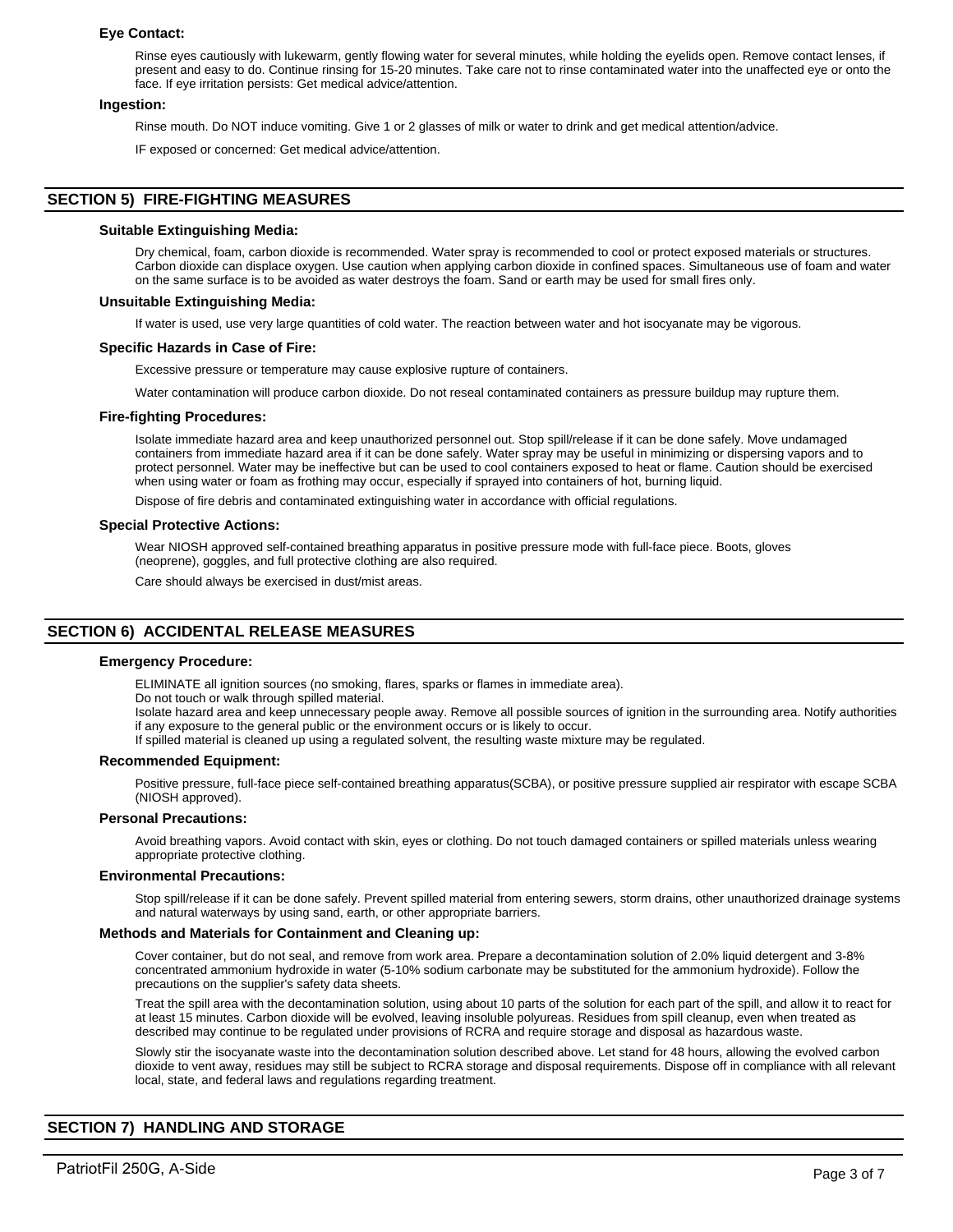#### **General:**

Wash hands after use. Do not get in eyes, on skin or on clothing. Do not breathe vapors or mists. Use good personal hygiene practices. Eating, drinking and smoking in work areas is prohibited. Remove contaminated clothing and protective equipment before entering eating areas.

Eyewash stations and showers should be available in areas where this material is used and stored.

#### **Ventilation Requirements:**

Use only with adequate ventilation to control air contaminants to their exposure limits. The use of local ventilation is recommended to control emissions near the source.

#### **Storage Room Requirements:**

Keep container(s) tightly closed and properly labeled. Store in cool, dry, well-ventilated areas away from heat, direct sunlight, strong oxidizers and any incompatibilities. Store in approved containers and protect against physical damage. Keep containers securely sealed when not in use. Indoor storage should meet OSHA standards and appropriate fire codes. Containers that have been opened must be carefully resealed to prevent leakage. Empty container retain residue and may be dangerous.

Use non-sparking ventilation systems, approved explosion-proof equipment and intrinsically safe electrical systems in areas where this product is used and stored.

Keep liquid and vapors away from sparks and flame, store in containers above ground and surrounded by dikes to contain spills or leaks.

Do not cut, drill, grind, weld, or perform similar operations on or near containers.

# **SECTION 8) EXPOSURE CONTROLS/PERSONAL PROTECTION**

#### **Eye Protection:**

Wear eye protection with side shields or goggles. Wear indirect-vent, impact and splash resistant goggles when working with liquids. If additional protection is needed for entire face, use in combination with a face shield.

#### **Skin Protection:**

Use of gloves approved to relevant standards made from the following materials may provide suitable chemical protection: PVC, neoprene or nitrile rubber gloves. Suitability and durability of a glove is dependent on usage, e.g. frequency and duration of contact, chemical resistance of glove material, glove thickness, dexterity. Always seek advice from glove suppliers. Contaminated gloves should be replaced. Use of an apron and over- boots of chemically impervious materials such as neoprene or nitrile rubber is recommended to avoid skin sensitization. The type of protective equipment must be selected according to the concentration and amount of the dangerous substance at the specific workplace. Launder soiled clothes or properly disposed of contaminated material, which cannot be decontaminated.

#### **Respiratory Protection:**

If airborne concentrations exceed or are expected to exceed the TLV, use MSHA/NIOSH approved positive pressure supplied pressure supplied air respiratory with a full face piece or an air supplied hood. For emergencies, use a positive pressure self-contained breathing apparatus. Air purifying (cartridge type) respirators are not approved for protection against isocyanates.

## **Appropriate Engineering Controls:**

Provide exhaust ventilation or other engineering controls to keep the airborne concentrations of vapors below their respective threshold limit value.

| <b>Chemical Name</b>                       | OSHA<br>TWA<br>(ppm) | OSHA<br>TWA<br>(mg/m3) | <b>OSHA</b><br>STEL<br>(ppm) | OSHA<br>STEL<br>(mg/m3) | <b>OSHA</b><br>Tables (Z1,<br>Z2. Z3 | <b>OSHA</b><br>Carcinogen | OSHA<br>Skin<br>designation | <b>NIOSH</b><br><b>TWA</b><br>(ppm) | <b>NIOSH</b><br>TWA<br>(mg/m3) | <b>NIOSH</b><br><b>STEL</b><br>(ppm) | <b>NIOSH</b><br>STEL<br>(mg/m3) | <b>NIOSH</b><br>Carcinogen |
|--------------------------------------------|----------------------|------------------------|------------------------------|-------------------------|--------------------------------------|---------------------------|-----------------------------|-------------------------------------|--------------------------------|--------------------------------------|---------------------------------|----------------------------|
| 4.4'<br>METHYLENEDIPHEN<br>YL DIISOCYANATE | 0.02<br>ceiling      | $0.2$ ceiling          |                              |                         |                                      |                           |                             | 0.005                               | 0.050                          |                                      |                                 |                            |

| <b>Chemical Name</b>                              | ACGIH | ACGIH   | <b>ACGIH</b> | ACGIH       |
|---------------------------------------------------|-------|---------|--------------|-------------|
|                                                   | TWA   | TWA     | <b>STEL</b>  | <b>STEL</b> |
|                                                   | (ppm) | (mg/m3) | (ppm)        | (mg/m3)     |
| 4.4'<br><b>METHYLENEDIPHEN</b><br>YL DIISOCYANATE | 0.005 | 0.051   |              |             |

# **SECTION 9) PHYSICAL AND CHEMICAL PROPERTIES**

## **Physical and Chemical Properties**

| 10.22 lb/gal  |
|---------------|
| 1.22          |
| $0.00$ lb/gal |
|               |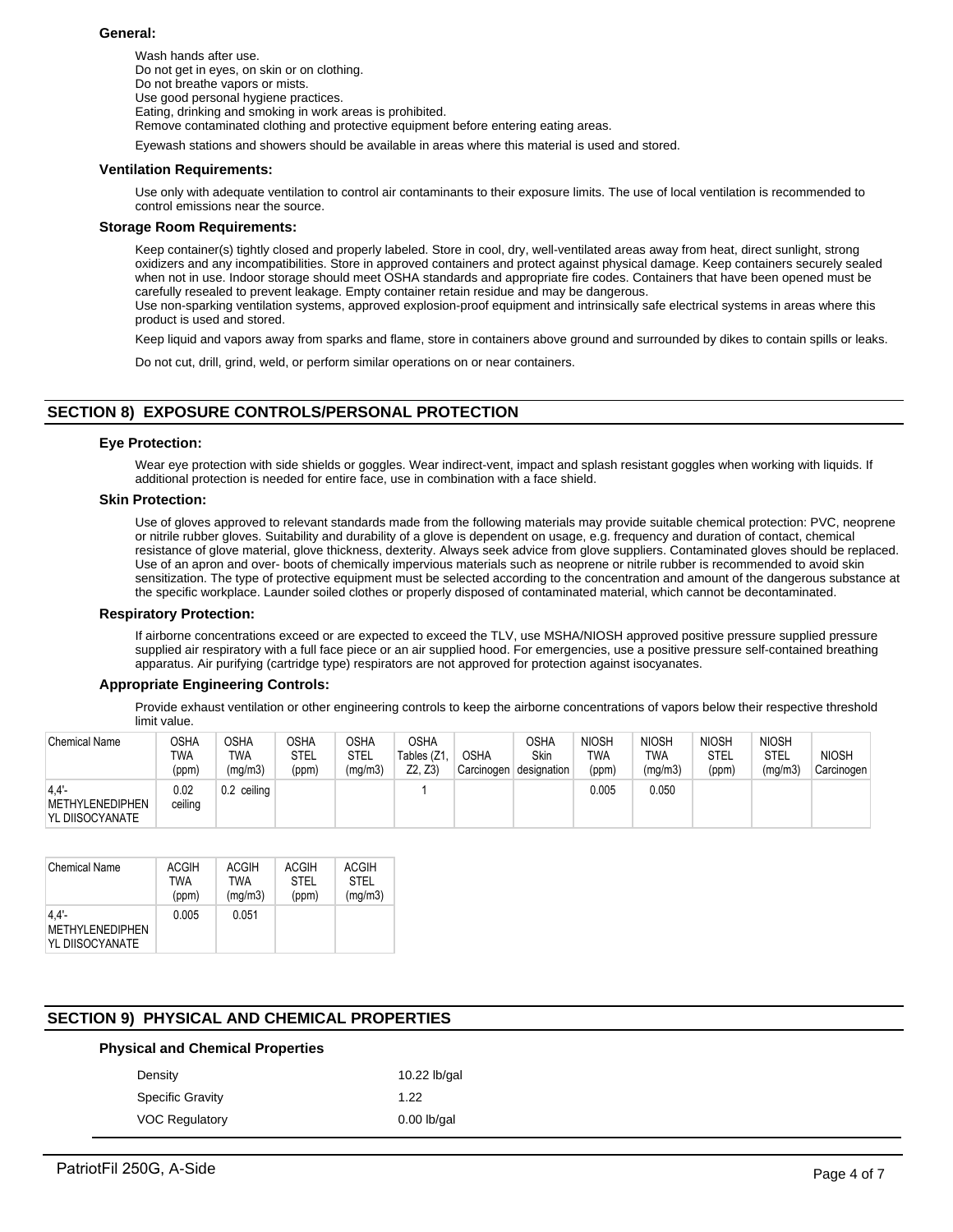| VOC Part A & B Combined      | N.A.                     |
|------------------------------|--------------------------|
| Appearance                   | Dark Brown Liquid        |
| Odor Threshold               | N.A.                     |
| <b>Odor Description</b>      | Aromatic                 |
| рH                           | N.A.                     |
| <b>Water Solubility</b>      | <b>Reacts with Water</b> |
| Flammability                 | N/A                      |
| <b>Flash Point Symbol</b>    | N.A.                     |
| <b>Flash Point</b>           | 218 °C                   |
| Viscosity                    | N.A.                     |
| Lower Explosion Level        | N.A.                     |
| <b>Upper Explosion Level</b> | N.A.                     |
| Vapor Pressure               | N.A.                     |
| Vapor Density                | Heavier than air         |
| <b>Freezing Point</b>        | N.A.                     |
| <b>Melting Point</b>         | N.A.                     |
| Low Boiling Point            | N.A.                     |
| <b>High Boiling Point</b>    | N.A.                     |
| Auto Ignition Temp           | N.A.                     |
| Decomposition Pt             | N.A.                     |
| <b>Evaporation Rate</b>      | Slower than ether        |
| Coefficient Water/Oil        | N.A.                     |

# **SECTION 10) STABILITY AND REACTIVITY**

#### **Stability:**

Material is stable at standard temperature and pressure.

#### **Conditions to Avoid:**

Heat, high temperature, open flame, sparks, and moisture. Contact with incompatible materials in a closed system will cause liberation of carbon dioxide and buildup of pressure.

#### **Hazardous Reactions/Polymerization:**

Will not occur under normal conditions but under high temperatures above 204°C, in the presence of moistures, alkalis,tertiary amines, and metal compounds will accelerate polymerization. Possible evolution of carbon dioxide gas may rupture closed containers.

#### **Incompatible Materials:**

This product will react with any material containing active hydrogens, such as water, alcohol, ammonia, amines, alkalis and acids, the reaction with water is slow under 50°C, but is accelerated at higher temperature and in the presence of alkalis, tertiary amines, and metal compounds. Some reactions can be violent. Material can react with strong oxidizing agents.

#### **Hazardous Decomposition Products:**

Carbon dioxide, carbon monoxide, nitrogen oxides, trace amounts of hydrogen cyanide and unidentified organic compounds may be formed during combustion.

# **SECTION 11) TOXICOLOGICAL INFORMATION**

#### **Skin Corrosion/Irritation:**

Isocyanates react with skin protein and moisture and can cause irritation. Prolonged contact can cause reddening, swelling, rash, scaling, blistering, and, in some cases, skin sensitization. Individuals who have developed a skin sensitization can develop these symptoms as a result of contact with very small amounts of liquid material or as a result of exposure to vapor.

Causes skin irritation

#### **Serious Eye Damage/Irritation:**

Liquid, aerosols or vapors are severely irritating and can cause pain, tearing, reddening and swelling. Prolonged vapor contact may cause conjunctivitis. Any level of contact should not be left untreated.

Causes serious eye irritation

#### **Carcinogenicity:**

Suspected of causing cancer.

# **Respiratory/Skin Sensitization:**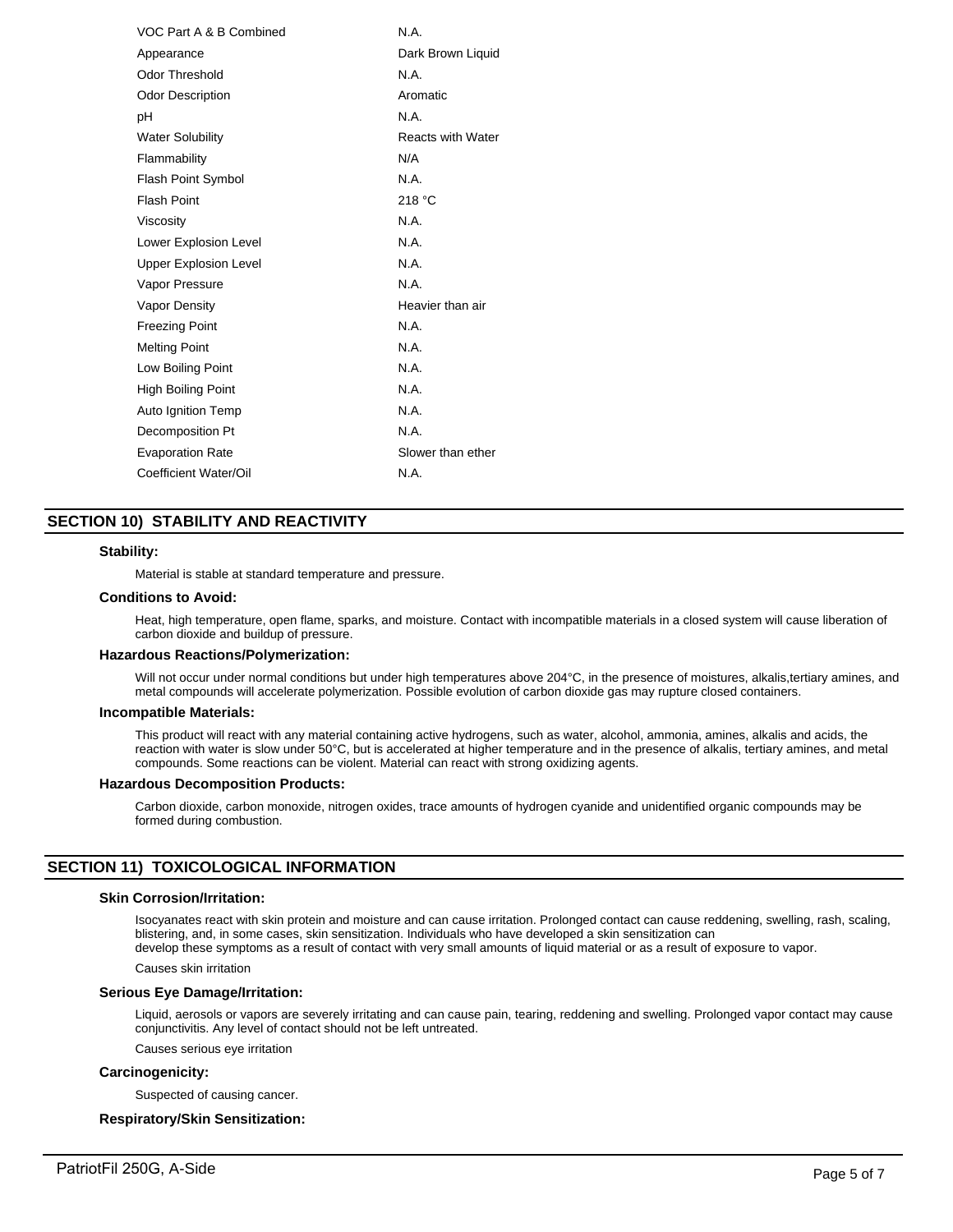#### May cause allergy or asthma symptoms or breathing difficulties if inhaled

May cause an allergic skin reaction

## **Germ Cell Mutagenicity:**

No data available

## **Reproductive Toxicity:**

No data available

## **Specific Target Organ Toxicity - Single Exposure:**

High vapor concentrations may cause central nervous system (CNS) depression as evidenced by giddiness, headache, dizziness, and nausea. Persons with a preexisting, nonspecific bronchial hyperactivity can respond to concentrations below the TLV with similar symptoms as well as asthma attack. Exposure well above the TLV may lead to bronchitis, bronchial spasm and pulmonary edema (fluid in lungs). As a result of previous repeated overexposures or a single large dose, certain individuals may develop isocyanate sensitization (chemical asthma) which will cause them to react to a later exposure to isocyanate at levels well below the TLV.

May cause respiratory irritation

## **Specific Target Organ Toxicity - Repeated Exposure:**

Chronic overexposure to isocyanate has also been reported to cause lung damage (including decrease in lung function) which may be permanent.

May cause damage to organs through prolonged or repeated exposure.

## **Aspiration Hazard:**

No data available

## **Acute Toxicity:**

No data available

0000101-68-8 4,4'-METHYLENEDIPHENYL DIISOCYANATE

LC50 (rat): 369-490 mg/m3 (aerosol) (4-hour exposure) (1)

LC50 (rat): 178 mg/m3 (17.4 ppm) (duration of exposure not reported) (2)

LD50 (oral, rat): greater than 10,000 mg/kg (1,2)

LD50 (dermal, rabbit): greater than 10,000 mg/kg (1)

LD50 (oral, mouse): 2,200 mg/kg (3)

#### 0009016-87-9 POLYMETHYLENE POLYPHENYL ISOCYANATE

LC50 (rat): 490 mg/m3 (aerosol) 4-hour exposure (22)

LD50 (oral, rat): greater than 10000 mg/kg (PMPPI) (2) LD50 (dermal, rabbit): greater than 5 mL/kg (6200 mg/kg) (PMPPI) (2)

# **SECTION 12) ECOLOGICAL INFORMATION**

## **Toxicity:**

No data available

## **Persistence and Degradability:**

No data available.

## **Bioaccumulative Potential:**

No data available.

## **Mobility in Soil:**

No data available.

#### **Other Adverse Effects:**

No data available.

# **SECTION 13) DISPOSAL CONSIDERATIONS**

#### **Waste Disposal:**

Under RCRA, it is the responsibility of the user of the product, to determine a the time of disposal whether the product meets RCRA criteria for hazardous waste. Waste management should be in full compliance with federal, state, and local laws.

Empty containers retain product residue which may exhibit hazards of material, therefore do not pressurize, cut, glaze, weld or use for any other purposes. Return drums to reclamation centers for proper cleaning and reuse.

# **SECTION 14) TRANSPORT INFORMATION**